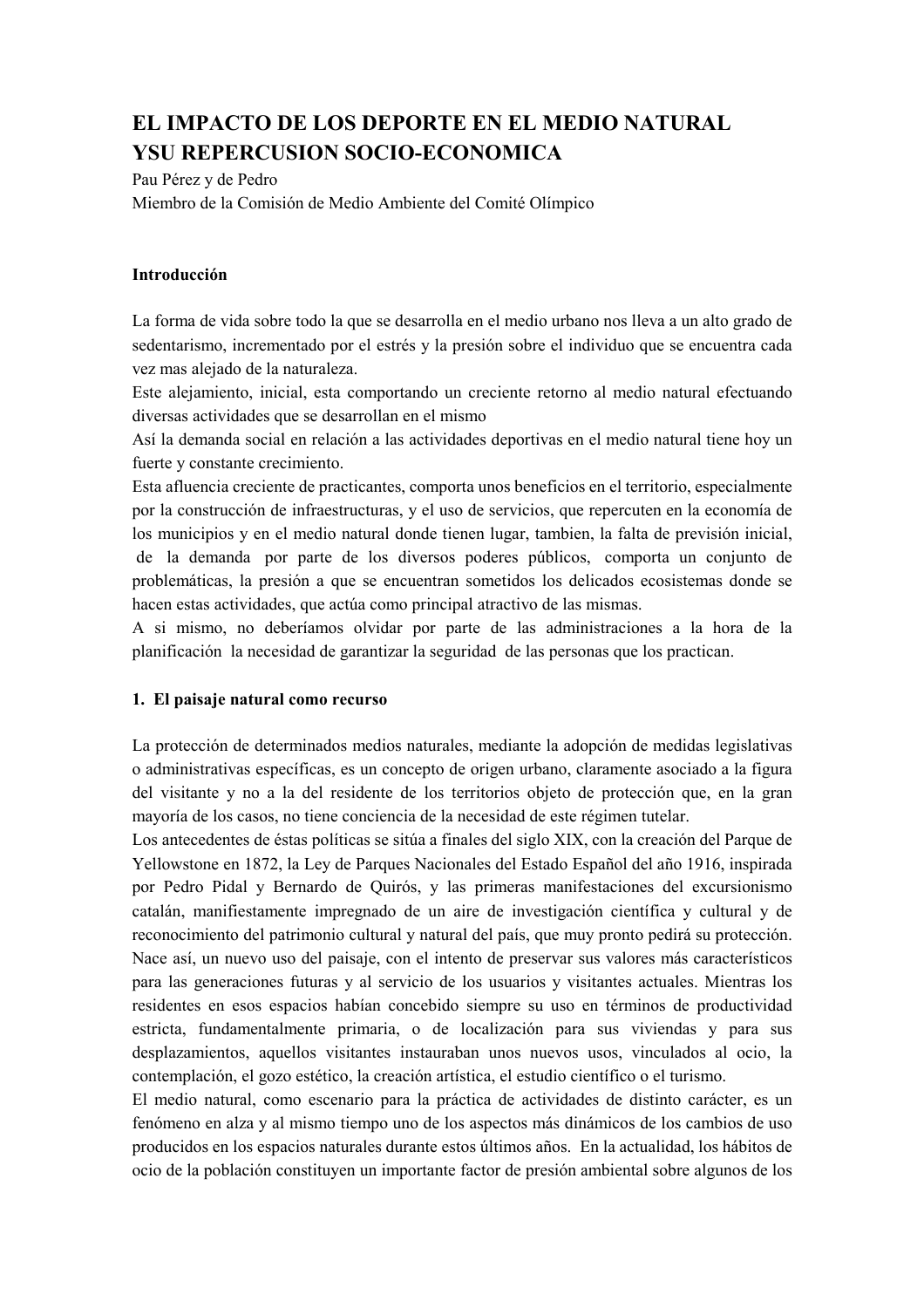lugares más bien conservados del entorno natural del país y, en particular, sobre los espacios naturales protegidos alrededor de los sectores de más elevado nivel de urbanización.

Las nuevas dinámicas sociales, el incremento del nivel de vida de la población y la extensión de la formación son factores que, en su conjunto, han producido -como es bien sabido- un notable incremento de la demanda de espacios para las actividades deportivas o, simplemente, de paisajes como escenario para las vacaciones o salidas de fin de semana, circunstancia que permite hablar de un verdadero consumo del paisaje. Dejando de lado los fenómenos más masivos del turismo, en los últimos años podemos hablar del uso público de los espacios naturales, entendidos como ámbitos para el ocio al aire libre con un paisaje de calidad que, en términos generales, disponen de servicios y equipamientos para el público. Además, su imagen se ve claramente reforzada como producto, a partir de la denominación de calidad que supone su consideración como parque natural.

En síntesis, el paisaje natural es un recurso que puede ser utilizado de muy diversas maneras; así puede convertirse en escenario de una actividad deportiva (el montañismo en sus diferentes facetas, el ciclismo, etc.) más o menos activa, puede ser asimismo un atractivo de lo invisible, de la fauna o de la historia de los restos del pasado. Pero, en todo caso, el paisaje es principalmente espectáculo, visión atrayente para todos los visitantes practicantes de una actividad deportiva.

#### 2. El impacto medio ambiental de los deportes en el medio natural

El uso del medio natural, que en sus inicios partía de la interpretación y de la educación ambiental, ha incorporado progresivamente a su dietario las actividades recreativas, principalmente de tiempo libre. Esto se ha producido en la medida en que el usuario ha convertido las diferentes actividades deportivas y de conocimiento de la naturaleza en nuevos productos, teniendo en cuenta sus propias necesidades de diversificación y de cambio. Esta conversión ha sido posible gracias a la evolución de la demanda y a la necesidad de introducir nuevas formulas de gestión y participación en el uso público en el medio natural.

Paralelamente a este proceso y a consecuencia de determinados indicios de masificación, en los últimos tiempos se constata una determinada evolución, desde aquella protección inicial concebida para garantizar el goce de los visitantes, presentes y futuros, hasta unas políticas de cariz defensivo frente al impacto eventual que estos flujos de visitantes puedan producir. Desde determinados grupos de opinión parece defenderse que, desde el mismo momento en que los espacios naturales son puestos al alcance del conjunto de la población, los visitantes deportistas- pasan automáticamente a ser considerados como el principal factor de riesgo para la preservación de los valores del paisaje que se quiere proteger.

Obviamente, el notable incremento de la frecuentación del medio natural puede convertirse en un factor de riesgo para su preservación, de todos modos, no podemos olvidar que éste uso social puede constituir, en muchos casos, un recurso para el desarrollo económico de sus habitantes, lo cual resulta especialmente significativo en el caso de muchos espacios naturales, como una alternativa frente a otros recursos hoy en crisis. Además sigue siendo uno de los principales argumentos para dar soporte a las políticas de protección de los parques naturales.

El concepto de sostenibilidad, aplicado a la actividad del deporte, significa asegurar que los beneficios económicos del desarrollo de la actividad no se alcancen a costa de provocar daños ecológicos o a la alteración de las costumbres culturales locales. No tanto desde una consideración estrictamente teórica sino desde la práctica, debemos preguntarnos si la actividad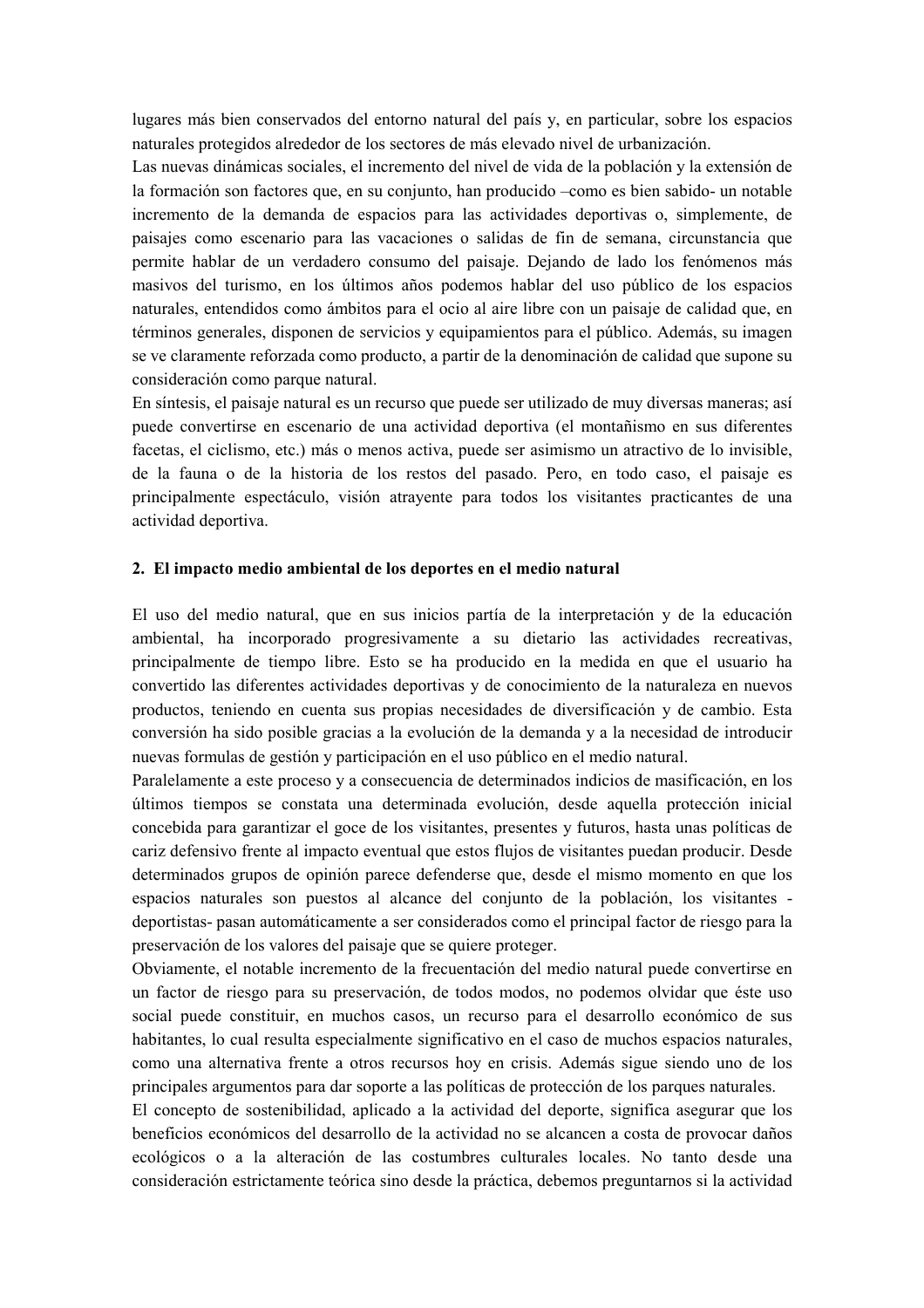de uso público puede ser sostenible. Si consideramos en sentido estricto el modelo de desarrollo propuesto por Butler (1991) y citado por Burton (1997), el uso público masivo es un fenómeno intrínsecamente insostenible, que funciona por ciclos: cuando un determinado paraje empieza a ser popular, las fuerzas de intereses diversos entran en acción e introducen una serie de elementos que provocan el incremento de los niveles de uso de los visitantes, de manera que cambia la naturaleza del recursos y por tanto, también lo hace la experiencia turística, con lo cual al final el recurso pierde su atractivo.

En definitiva la actividad deportiva en el medio natural es sobretodo el resultado de la intersección de las diversas modalidades de turismo y ocio en el medio natural, que ha ido adoptando diversos nombres y definiciones de acuerdo con las especificaciones concretas o los intereses comerciales que primaban en cada momento.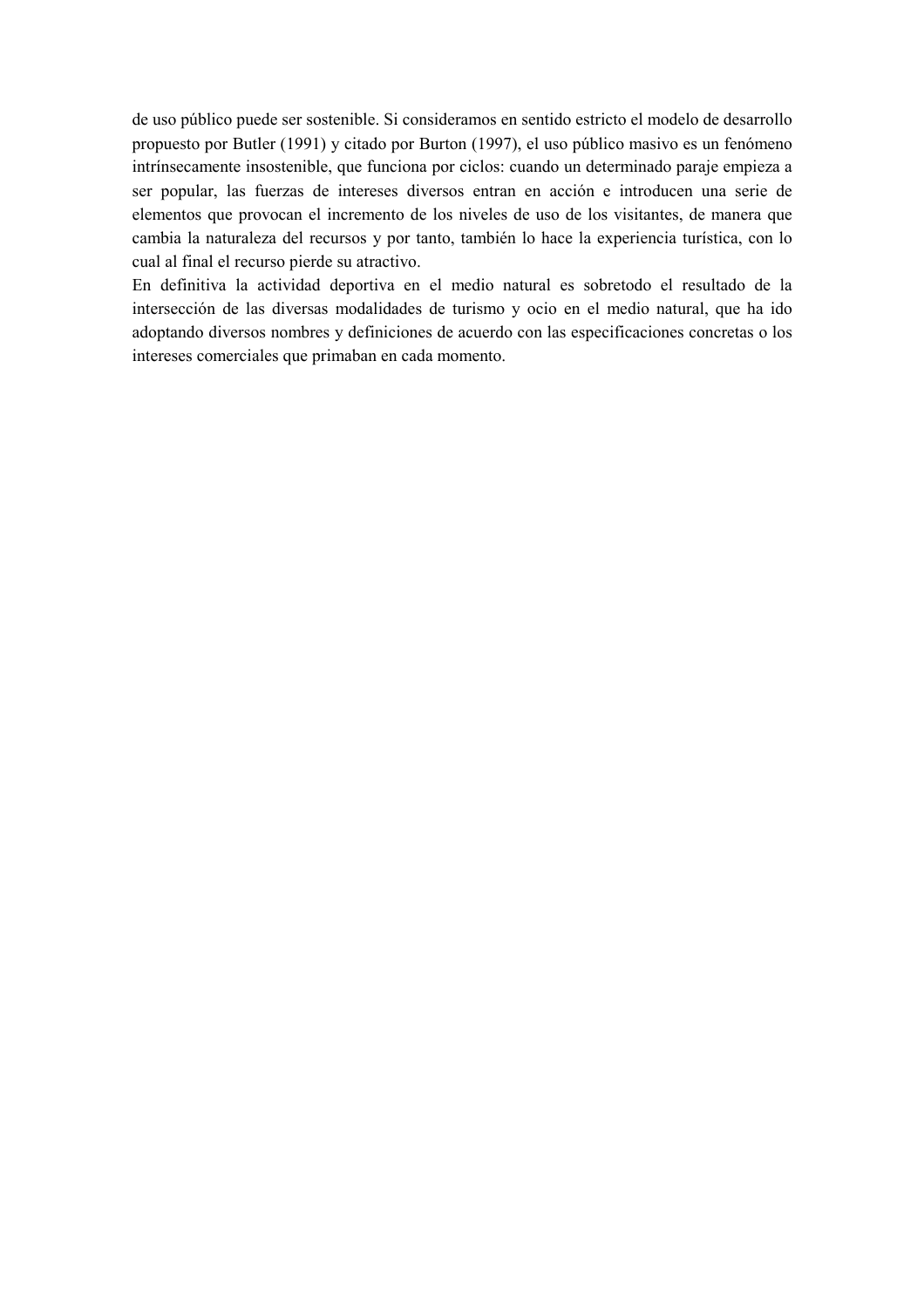## Extracto del libro: "Estudio sobre la práctica sostenible del deporte en el medio natural" Diputación de Barcelona -

| <b>ACTIVIDAD</b>                                                         | <b>TIPO DE</b><br><b>MEDIO</b> | <b>REQUERIMIEN</b><br><b>TOS</b><br><b>AMBIENTALES</b>                                                                                                   | <b>IMPACTOS</b><br><b>AMBIENTALE</b><br>S                                                                                                                                                  | <b>MEDIDAS</b><br><b>PREVENTIVAS</b>                                                                                         |
|--------------------------------------------------------------------------|--------------------------------|----------------------------------------------------------------------------------------------------------------------------------------------------------|--------------------------------------------------------------------------------------------------------------------------------------------------------------------------------------------|------------------------------------------------------------------------------------------------------------------------------|
| <b>PASEO Y</b><br><b>RECREO</b>                                          | Terrestre                      | Cualquier<br>ecosistema                                                                                                                                  | Erosión,<br>compactación,<br>molestias en la<br>fauna                                                                                                                                      | Control de<br>practicantes a partir<br>de 200 personas por<br>camino y día                                                   |
| <b>SENDERISMO</b>                                                        | Terrestre                      | Caminos<br>señalizados<br>(pintados)                                                                                                                     | Molestias en la<br>fauna y<br>recolección de<br>especies de<br>interés botánico                                                                                                            | Diseño de recorridos<br>lejos de las zonas de<br>impacto grave a<br>partir de 30 personas<br>por camino y día                |
| <b>MONTAÑISMO</b>                                                        | Terrestre                      | Montañas<br>determinadas por<br>altura o abruptez                                                                                                        | Molestias en la<br>fauna,<br>recolección de<br>especies<br>florísticas de<br>interés, abandono<br>de desperdicios y<br>riego de incendio                                                   | Delimitar la<br>capacidad de carga<br>de cada montaña o<br>sistema montañoso a<br>partir de 50 personas<br>por montaña y día |
| <b>CARRERAS DE</b><br><b>ORIENTACIÓN</b>                                 | Terrestre                      | Terreno variable<br>sin predominio de<br>vegetación<br>arbustiva densa                                                                                   | Impactos en aves<br>que nidifican en<br>el suelo y grupos<br>vegetales como<br>musgos y<br>líquenes en<br>puntos de salida,<br>control y llegada                                           | Escoger zonas de<br>salida control y<br>llegada para que el<br>impacto sea mínimo                                            |
| <b>COMPETICION</b><br><b>ES</b><br><b>MULTIDISCIPLI</b><br><b>NARIAS</b> | Terrestre                      | Cualquier tipo de<br>espacio con las<br>restricciones del<br>deporte escogido                                                                            | Poca incidencia<br>por la poca<br>densidad de<br>práctica                                                                                                                                  | Selección cuidadosa<br>del recorrido y de la<br>época de la<br>competición                                                   |
| <b>MARCHAS A</b><br><b>CABALLO</b>                                       | Terrestre                      | Caminos de tierra<br>o áreas con<br>pendientes<br>moderadas.<br>También áreas<br>cultivadas,<br>campos de pastura<br>y playas de arena<br>(no en verano) | Erosión en zonas<br>con pendiente,<br>apertura de<br>caminos<br>paralelos en<br>zonas planas y<br>erosión y<br>compactación del<br>suelo y pérdida<br>de vegetación en<br>puntos de parada | Selección de rutas y<br>puntos de parada                                                                                     |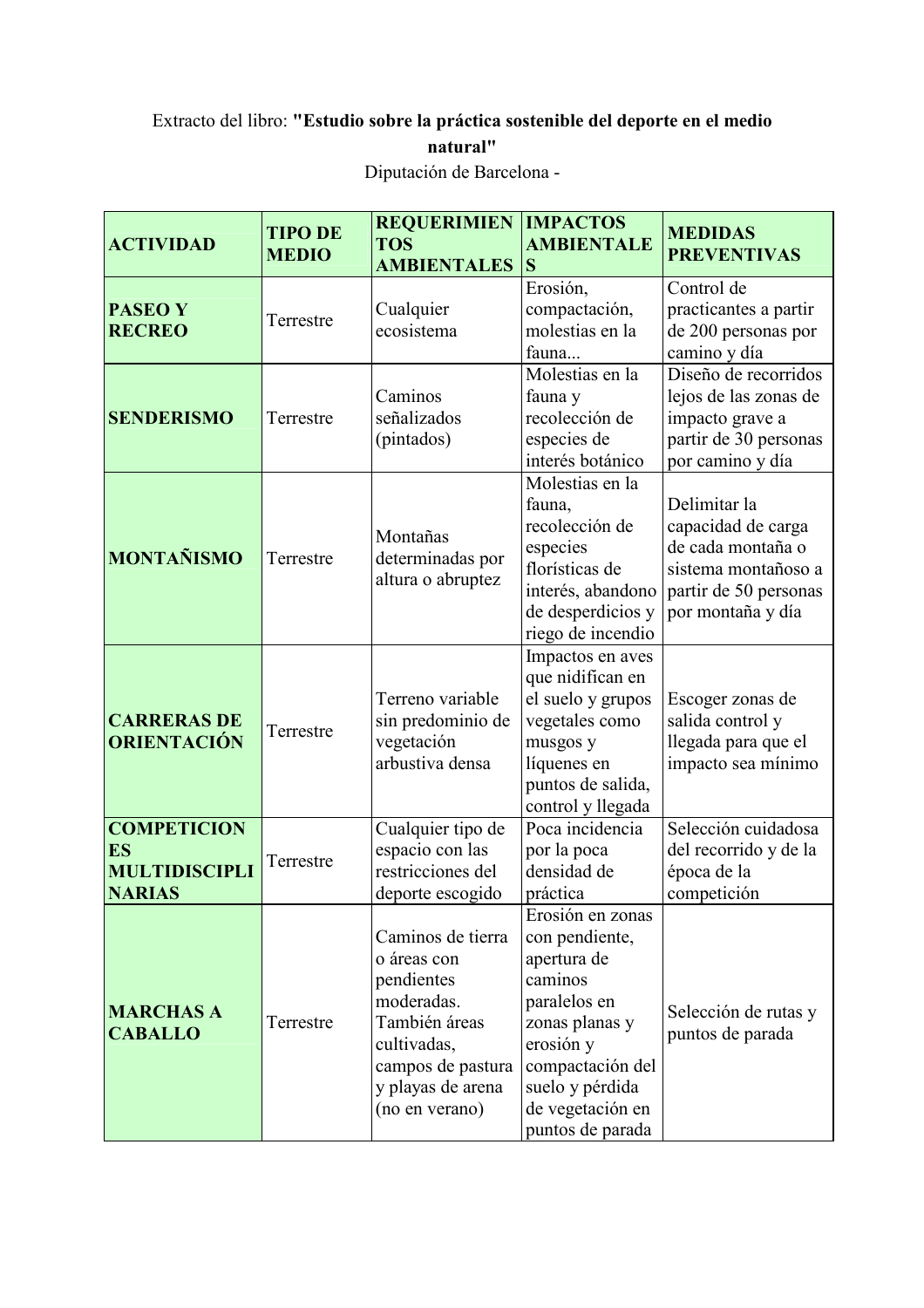| <b>ACTIVIDAD</b>                       | <b>TIPO DE</b><br><b>MEDIO</b>              | <b>REQUERIMIEN   IMPACTOS</b><br><b>TOS</b><br><b>AMBIENTALES</b>                                    | <b>AMBIENTALE</b><br><b>S</b>                                                                                                                                                                                     | <b>MEDIDAS</b><br><b>PREVENTIVAS</b>                                                                                                                                                            |
|----------------------------------------|---------------------------------------------|------------------------------------------------------------------------------------------------------|-------------------------------------------------------------------------------------------------------------------------------------------------------------------------------------------------------------------|-------------------------------------------------------------------------------------------------------------------------------------------------------------------------------------------------|
| <b>ESCALADA</b>                        | Terrestre                                   | Paredes de roca<br>compacta                                                                          | Interferencia con<br>las aves, grave en<br>época de<br>reproducción                                                                                                                                               | Elaborar un mapa<br>donde se establezcan<br>las zonas aptas y no<br>aptas                                                                                                                       |
| <b>DESCENSO DE</b><br><b>BARRANCOS</b> | Terrestre                                   | Barrancos o rieras                                                                                   | Impactos sobre la<br>fauna:<br>- Incompatible si<br>hay presencia de<br>nutrias<br>- Afecciones<br>sobre peces,<br>anfibios,<br>musarañas,<br>mirlos de agua                                                      | Control de<br>practicantes a partir<br>de 25 personas por<br>barranco y día                                                                                                                     |
| <b>SALTO DE</b><br><b>PUENTE</b>       | Terrestre                                   | Puentes con cierta<br>altura                                                                         | Mínimo                                                                                                                                                                                                            | Mínimo                                                                                                                                                                                          |
| <b>ESPELEOLOGÍA</b> Terrestre          |                                             | Cavidades<br>subterráneas<br>transitables                                                            | Impactos sobre:<br>- Fauna:<br>murciélagos y<br>invertebrados<br>- Destrucción<br>sobre<br>formaciones<br>rocosas<br>- Contaminación<br>de aguas<br>subterráneas<br>- Generación de<br>desperdicios y<br>residuos | Prohibición total o<br>parcial del acceso a<br>las cavidades i<br>regulación y control<br>de visitantes                                                                                         |
| <b>TIRO CON</b><br><b>ARCO</b>         | Terrestre con<br>herramientas<br>o máquinas | Olímpico: Campo<br>de 110x16 m.<br>Bosque:<br>Recorridos de 2-6<br>km.<br>Almacén para las<br>dianas | Molestias en<br>especies<br>faunísticas<br>sensibles a la<br>presencia<br>humana                                                                                                                                  | Cuidada elección de<br>la situación del<br>circuito de bosque y<br>delimitación de<br>recinto con<br>indicaciones.<br>Control de<br>participantes a partir<br>de 50 personas por<br>campo y día |
| <b>TIRO AL VUELO</b>                   | Terrestre con<br>herramientas<br>o máquinas | Cualquier<br>explanada<br>espaciosa<br>delimitada y<br>protegida<br>lateralmente<br>Campeonato:      | Impacto<br>ambiental crítico<br>por cantidad de<br>plomo depositado<br>en el suelo                                                                                                                                | No situar el campo<br>sobre lagunas,<br>graveras, zonas<br>húmedas, ríos o<br>zonas en contacto<br>con el agua.<br>Situar el campo en                                                           |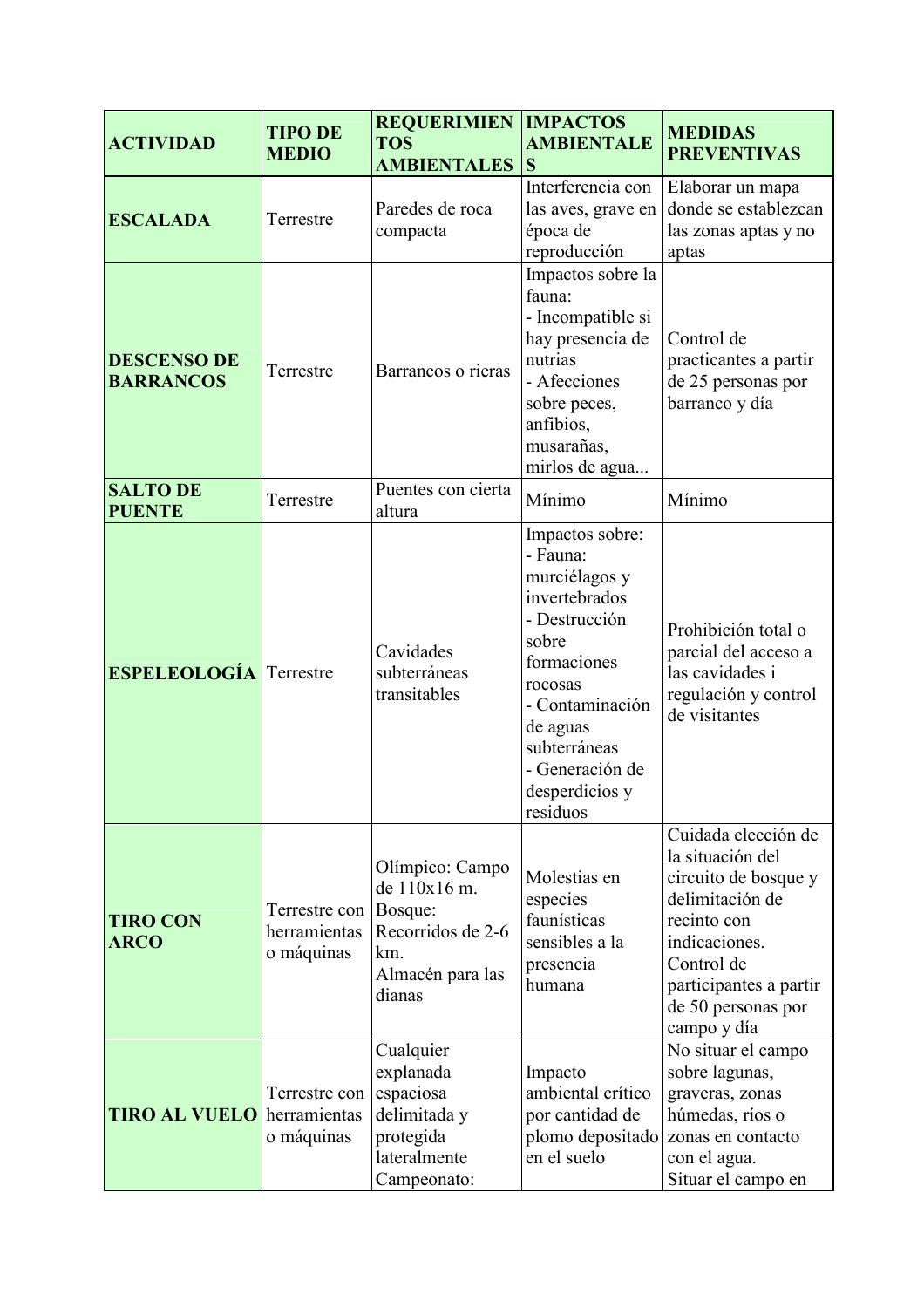| <b>ACTIVIDAD</b>                                                                             | <b>TIPO DE</b><br><b>MEDIO</b>              | <b>REQUERIMIEN</b><br><b>TOS</b><br><b>AMBIENTALES</b>                                                                                                                | <b>IMPACTOS</b><br><b>AMBIENTALE</b><br>S                                                                        | <b>MEDIDAS</b><br><b>PREVENTIVAS</b>                                                                                                                                                                                               |
|----------------------------------------------------------------------------------------------|---------------------------------------------|-----------------------------------------------------------------------------------------------------------------------------------------------------------------------|------------------------------------------------------------------------------------------------------------------|------------------------------------------------------------------------------------------------------------------------------------------------------------------------------------------------------------------------------------|
|                                                                                              |                                             | Rectangular 10-20<br>m. x 60-90 m.<br>Concursos:<br>Triangular                                                                                                        |                                                                                                                  | zonas rocosas donde<br>sea posible recoger<br>los perdigones                                                                                                                                                                       |
| <b>CAZA</b>                                                                                  | Terrestre con<br>herramientas<br>o máquinas | Cualquier<br>ecosistema                                                                                                                                               | Molestia o<br>muerte de<br>especies<br>protegidas                                                                | Medidas educativas y<br>represivas o<br>zonificación del<br>terreno                                                                                                                                                                |
| <b>BICICLETA DE</b><br><b>CARRETERA</b><br><b>(CICLOTURISM)</b><br>$\boldsymbol{\mathrm{O}}$ | Terrestre con<br>herramientas<br>o máquinas | Carretera asfaltada                                                                                                                                                   | Impacto sobre las<br>cunetas y<br>vegetación<br>próxima                                                          | Limitar el número de<br>espectadores en<br>cunetas impidiendo<br>el estacionamiento de<br>vehículos                                                                                                                                |
| <b>BICICLETA DE</b><br><b>MONTAÑA</b><br>(BTT)                                               | Terrestre con<br>herramientas<br>o máquinas | Práctica libre:<br>caminos<br>preferentemente<br>no asfaltados<br>Campeonatos y<br>carreras: senderos<br>existentes                                                   | Compactación,<br>erosión,<br>destrucción de la<br>cubierta vegetal y<br>molestias en la<br>fauna                 | Trazado de<br>itinerarios en zonas<br>de bajo impacto y<br>con diferentes grados<br>de dificultad.<br>Control del acceso al<br>público.<br>Control de<br>practicantes a partir<br>de 60 bicicletas por<br>camino y día             |
| <b>MOTOCICLISM</b><br>$\mathbf 0$                                                            | Terrestre con<br>herramientas<br>o máquinas | Enduro: Caminos<br>de tierra o<br>senderos<br>Motocross:<br>Colinas de tierra<br>de cierta altura y<br>fuerte pendiente<br>Trial: puntos<br>rocosos con<br>desniveles | Daños<br>importantes en<br>vegetación y<br>suelo en la<br>circulación fuera<br>de caminos,<br>motocross y trial. | Prohibición de<br>circulación campo a<br>través y fuera pistas.<br>Preservar zonas de<br>paso y control de<br>accesos de público y<br>aparcamientos                                                                                |
| <b>VEHÍCULOS</b><br><b>TODOTERRENO</b><br>(4x4)                                              | Terrestre con<br>herramientas<br>o máquinas | Práctica libre:<br>caminos no<br>asfaltados<br>Competiciones:<br>circuitos y<br>recorridos<br>diseñados<br>previamente y<br>regulados                                 | Daños<br>importantes en<br>vegetación y<br>suelo en la<br>circulación fuera<br>de caminos                        | Prohibición de<br>circulación campo a<br>través y fuera pistas.<br>Cerrar pasos de<br>caminos no<br>asfaltados cuando el<br>suelo está húmedo.<br>Preservar zonas de<br>paso y control de<br>accesos de público y<br>aparcamientos |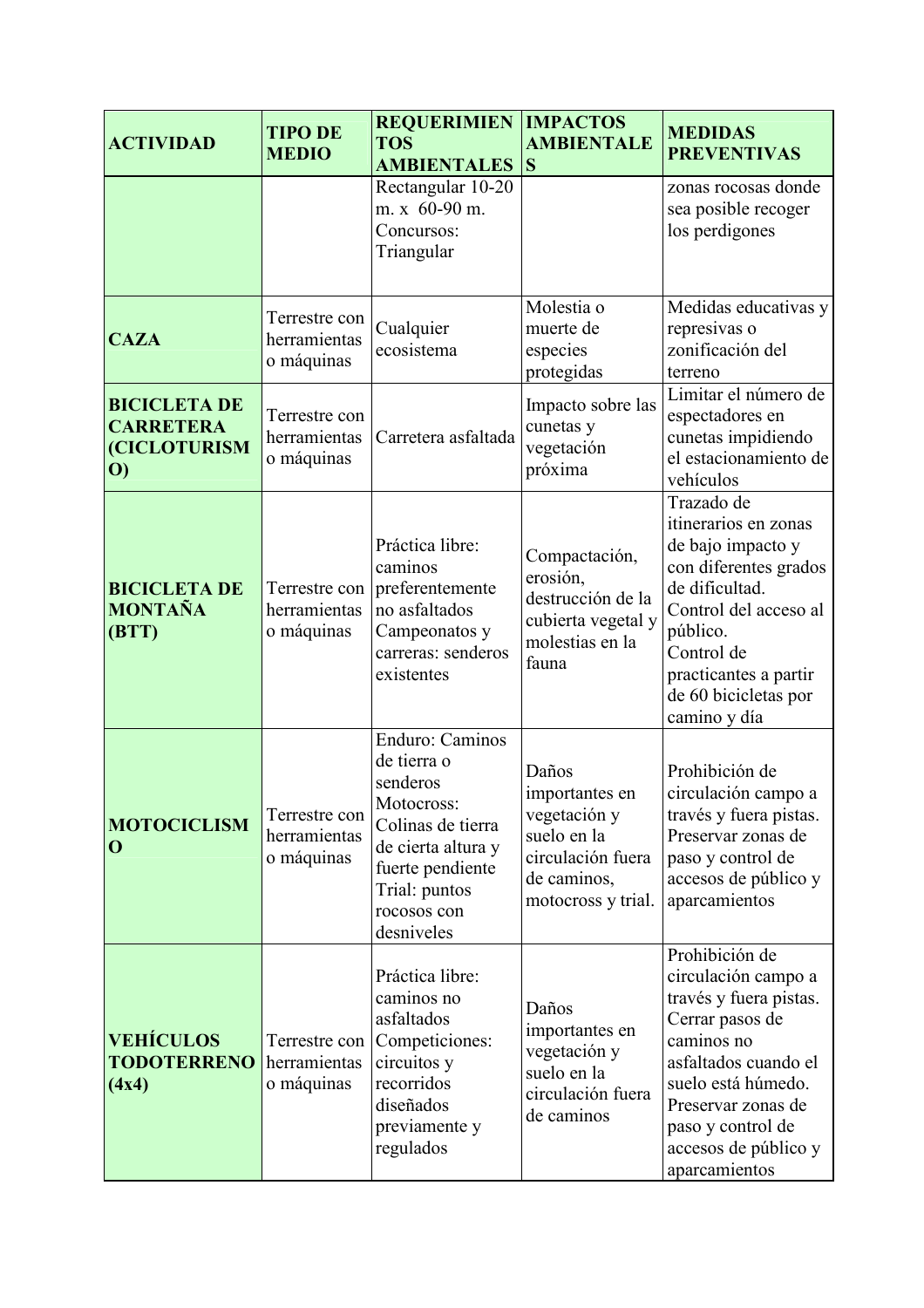| <b>ACTIVIDAD</b>                       | <b>TIPO DE</b><br><b>MEDIO</b> | <b>REQUERIMIEN</b><br><b>TOS</b><br><b>AMBIENTALES</b>                                                                                                                                | <b>IMPACTOS</b><br><b>AMBIENTALE</b><br>S                                                                                                         | <b>MEDIDAS</b><br><b>PREVENTIVAS</b>                                                                                                                                                            |
|----------------------------------------|--------------------------------|---------------------------------------------------------------------------------------------------------------------------------------------------------------------------------------|---------------------------------------------------------------------------------------------------------------------------------------------------|-------------------------------------------------------------------------------------------------------------------------------------------------------------------------------------------------|
| <b>ESQUÍ</b><br><b>NÓRDICO</b>         | Nieve                          | Pistas forestales<br>cubiertas de nieve<br>con pendientes<br>moderadas o<br>zonas planas de<br>montaña                                                                                | Molestias sobre<br>la fauna,<br>especialmente el<br>gallo fer y isardo                                                                            | Estudio de áreas<br>apropiadas<br>Control de<br>practicantes a partir<br>de 200 personas<br>camino y día                                                                                        |
| <b>MOTOESQUÍ</b>                       | Nieve                          | Superficies<br>nevadas con<br>grosor suficiente<br>para soportar el<br>peso del vehículo                                                                                              | Huída de<br>animales por la<br>velocidad y ruido                                                                                                  | Prohibición de<br>utilización en el<br>medio natural como<br>actividad recreativa                                                                                                               |
| <b>TRINEOS CON</b><br><b>PERROS</b>    | Nieve                          | Superficie cubierta zona en los<br>de nieve y que la<br>temperatura del<br>aire sea baja                                                                                              | Impacto en la<br>vegetación de la<br>puntos de salida<br>y llegada por<br>concentración de<br>personas<br>(competiciones)                         | Cuidada elección de<br>la situación de los<br>puntos de salida y<br>llegada de las<br>competiciones<br>además de la<br>situación de<br>aparcamientos                                            |
| <b>CAÍDA LIBRE</b>                     | Aire                           | Aeródromo<br>situado lejos de las<br>rutas de aviación                                                                                                                                | Ninguno. En todo<br>caso la<br>construcción del<br>aeródromo                                                                                      | Cuidada elección de<br>la situación del<br>aeródromo                                                                                                                                            |
| <b>ALA DELTA Y</b><br><b>PARAPENTE</b> | Aire                           | Area de despegue<br>situada en altura,<br>zonas de vuelo<br>con corrientes<br>térmicas<br>ascendientes con<br>vientos suaves y<br>áreas amplias y<br>espaciosas para el<br>aterrizaje | Molestias en la<br>fauna rupícola y<br>destrucción de la<br>cubierta vegetal                                                                      | Regulación legal en<br>PEIN, reservas<br>naturales de caza y<br>zonas de caza<br>controlada.<br>Prohibición de<br>práctica en zonas<br>rocosas donde se<br>reproduzcan especies<br>rapiñadoras. |
| <b>GLOBO</b><br><b>AEROSTÁTICO</b>     | Aire                           | Viento y zonas<br>planas y valles<br>abiertos sin<br>grandes masas<br>forestales                                                                                                      | Impactos<br>derivados por el<br>coche que sigue<br>el globo                                                                                       | Evitar que los coches<br>que siguen el globo<br>se salgan de los<br>caminos                                                                                                                     |
| <b>PESCA</b>                           | Agua                           | Ríos, embalses,<br>puertos y costas                                                                                                                                                   | Abandono de<br>herramientas de<br>pesca en los<br>lechos de los ríos<br>y embalses<br>(hilos, plomos)<br>Captura de<br>invertebrados<br>para cebo | Concentración de<br>pescadores en<br>preembalses o zonas<br>especialmente<br>diseñadas.<br>Control y prohibición<br>de cebos naturales.<br>Prohibición de pesca<br>submarina                    |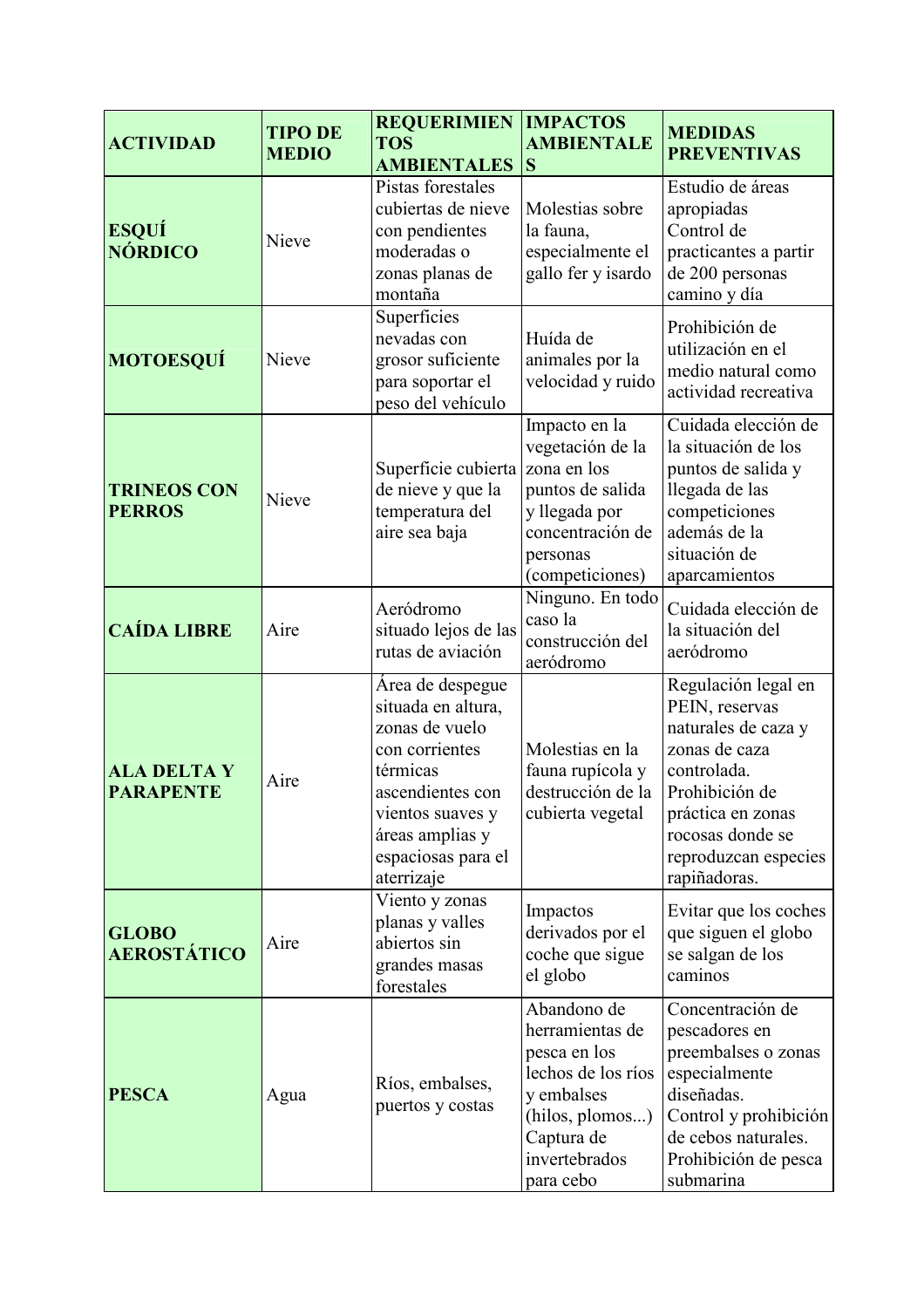| <b>ACTIVIDAD</b>                          | <b>TIPO DE</b><br><b>MEDIO</b> | <b>REQUERIMIEN</b><br><b>TOS</b><br><b>AMBIENTALES</b>                                                                                                     | <b>IMPACTOS</b><br><b>AMBIENTALE</b><br>S                                                                                                | <b>MEDIDAS</b><br><b>PREVENTIVAS</b>                                                                                                                                                     |
|-------------------------------------------|--------------------------------|------------------------------------------------------------------------------------------------------------------------------------------------------------|------------------------------------------------------------------------------------------------------------------------------------------|------------------------------------------------------------------------------------------------------------------------------------------------------------------------------------------|
| <b>DEPORTES DE</b><br><b>AGUAS BRAVAS</b> | Agua                           | Ríos con<br>pendiente mínima<br>del 0,5% y caudal<br>de agua suficiente<br>para que pase la<br>embarcación                                                 |                                                                                                                                          |                                                                                                                                                                                          |
| <b>NATACIÓN</b><br>$(BA\tilde{N}O)$       | Agua                           | Ríos, embalses o<br>el mar                                                                                                                                 | Generación de<br>desperdicios<br>Recolección de<br>animales o<br>plantas que se<br>encuentran en<br>espigones o<br>rocales<br>sumergidos | Instalación y<br>recogida de papeleras<br>y contenedores<br>Prohibición o<br>licencia de recogida<br>de animales o plantas                                                               |
| <b>REMO</b>                               | Agua                           | Tramos medios y<br>inferiores de loas<br>ríos, lagos,<br>embalses, puertos,<br>el mar o cualquier<br>canal que permita<br>la maniobra de la<br>embarcación | Destrucción de la<br>vegetación de la<br>ribera y deterioro<br>del ecosistema<br>acuático                                                | Cuidada elección de<br>los lugares de<br>entrada y salida de<br>embarcaciones.<br>Control de<br>embarcaciones a<br>partir de 60<br>embarcaciones ha y<br>día                             |
| <b>VELA LIGERA</b>                        | Agua                           | El mar, lagos y<br>embalses                                                                                                                                | Destrucción de la<br>vegetación de la<br>ribera y deterioro<br>del ecosistema<br>acuático si se<br>practica en lagos<br>o embalses       | Cuidada elección de<br>los lugares de<br>entrada y salida de<br>embarcaciones.<br>Control de<br>embarcaciones a<br>partir de 40<br>embarcaciones ha y<br>día                             |
| <b>SUBMARINISM</b><br>$\mathbf 0$         | Agua                           | El mar, en zonas<br>con fondos y<br>paredes rocosas y<br>hasta una<br>profundidad de<br>25-30 m.                                                           | Impacto sobre la<br>fauna y flora<br>marina                                                                                              | Educación ambiental<br>de los submarinistas<br>Control de<br>concentración y<br>actuación de los<br>submarinistas en<br>zonas de roca y con<br>ecosistema litoral<br>marino desarrollado |
| <b>MOTOS</b><br><b>ACUÁTICAS</b>          | Agua                           | El mar,<br>desembocaduras<br>de ríos, lagos,<br>embalses y<br>canales (con                                                                                 | Interferencia con<br>otros deportes                                                                                                      | Delimitación de<br>áreas                                                                                                                                                                 |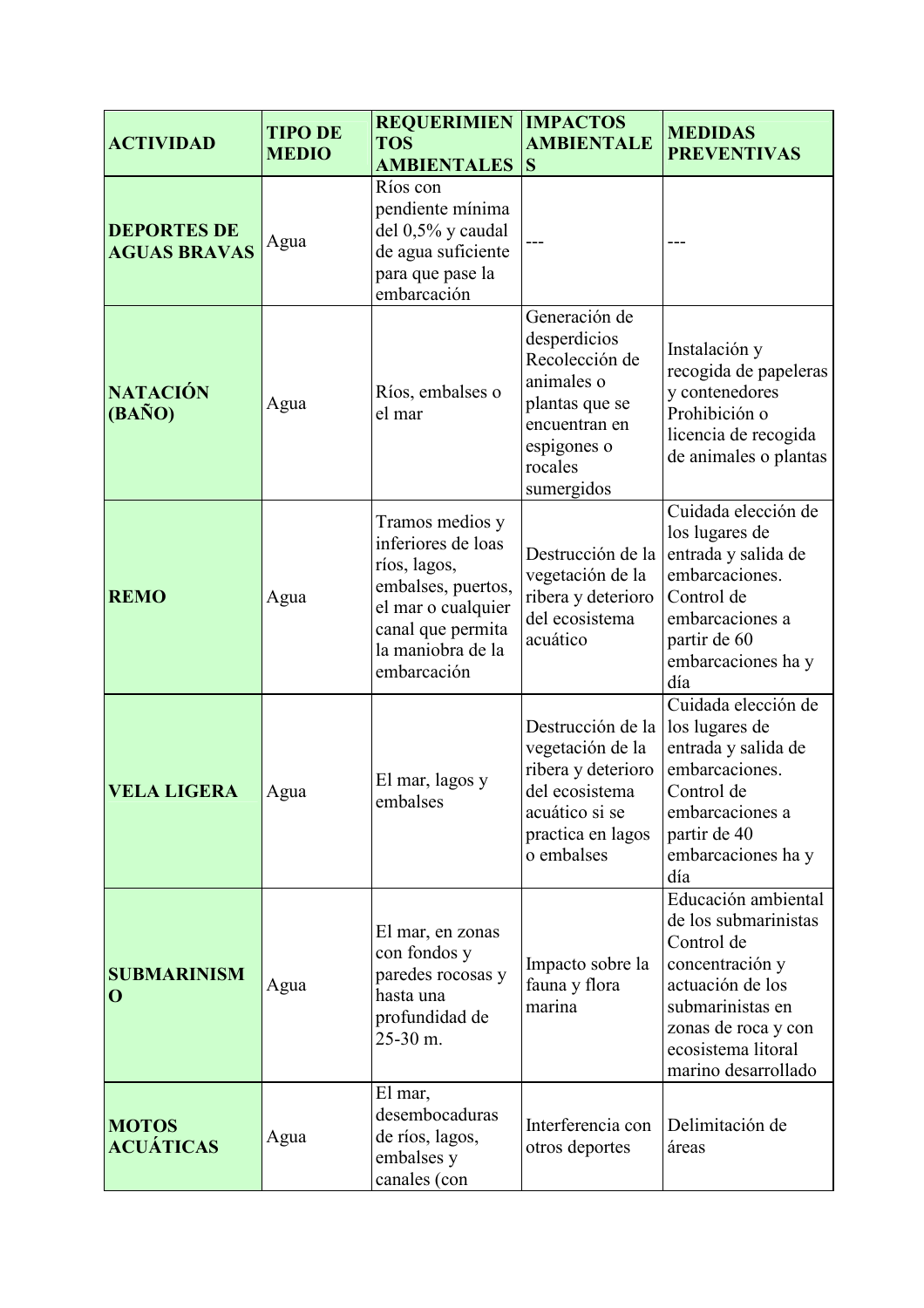| <b>ACTIVIDAD</b>                          | <b>TIPO DE</b><br><b>MEDIO</b>              | <b>REQUERIMIEN</b><br><b>TOS</b><br><b>AMBIENTALES</b>                                                 | <b>IMPACTOS</b><br><b>AMBIENTALE</b><br>S                                                                                                                                            | <b>MEDIDAS</b><br><b>PREVENTIVAS</b>                                                                                                                                   |
|-------------------------------------------|---------------------------------------------|--------------------------------------------------------------------------------------------------------|--------------------------------------------------------------------------------------------------------------------------------------------------------------------------------------|------------------------------------------------------------------------------------------------------------------------------------------------------------------------|
|                                           |                                             | restricciones)                                                                                         |                                                                                                                                                                                      |                                                                                                                                                                        |
| <b>FUERABORDAS</b><br>$<$ 40 CV           | Agua                                        | El mar, lagos,<br>embalses y la<br>parte baja de los<br>ríos                                           | Afectación al<br>cinturón de<br>vegetación litoral<br>y erosión de los<br>lindes por olas<br>producidas por la<br>embarcación                                                        | Regulación de<br>velocidad de las<br>embarcaciones                                                                                                                     |
| <b>ACTIVIDADES</b><br>DE OCIO<br>(PÍCNIC) | Actividades<br>recreativas al<br>aire libre | Cualquier<br>ecosistema                                                                                | Generación de<br>desperdicios y<br>destrucción de la<br>cubierta vegetal.<br>Destrucción de<br>árboles y<br>arbustos para<br>obtener<br>combustible y<br>provocación de<br>incendios | Adecuar zonas<br>recreativas para esta<br>actividad.<br>Prohibición de<br>encender fuego.<br>Control de personas<br>a 50 personas por<br>zona y día                    |
| <b>ACAMPADA DE</b><br><b>OCIO</b>         | Actividades<br>recreativas al<br>aire libre | Cualquier tipo de<br>espacio plano<br>cubierto de hierba,<br>pinaza, tierra sin<br>piedras ni arbustos | Generación de<br>desperdicios y<br>destrucción de la<br>cubierta vegetal.<br>Destrucción de<br>árboles y<br>arbustos para<br>obtener<br>combustible y<br>provocación de<br>incendios | Prohibición de<br>acampada libre<br>excepto en zonas<br>designadas.<br>Cambio de lugar de<br>zonas de acampada<br>para facilitar la<br>recuperación natural.           |
| <b>FOTOGRAFÍA</b>                         | Actividades<br>recreativas al<br>aire libre | Cualquier tipo de<br>espacio                                                                           | Interferencias en<br>la reproducción<br>de animales,<br>especialmente en<br>las aves                                                                                                 | Impedir que se hagan<br>fotografías en<br>determinadas zonas o<br>exigir un permiso<br>especial.<br>Construcción de<br>cabañas o refugios<br>para hacer<br>fotografías |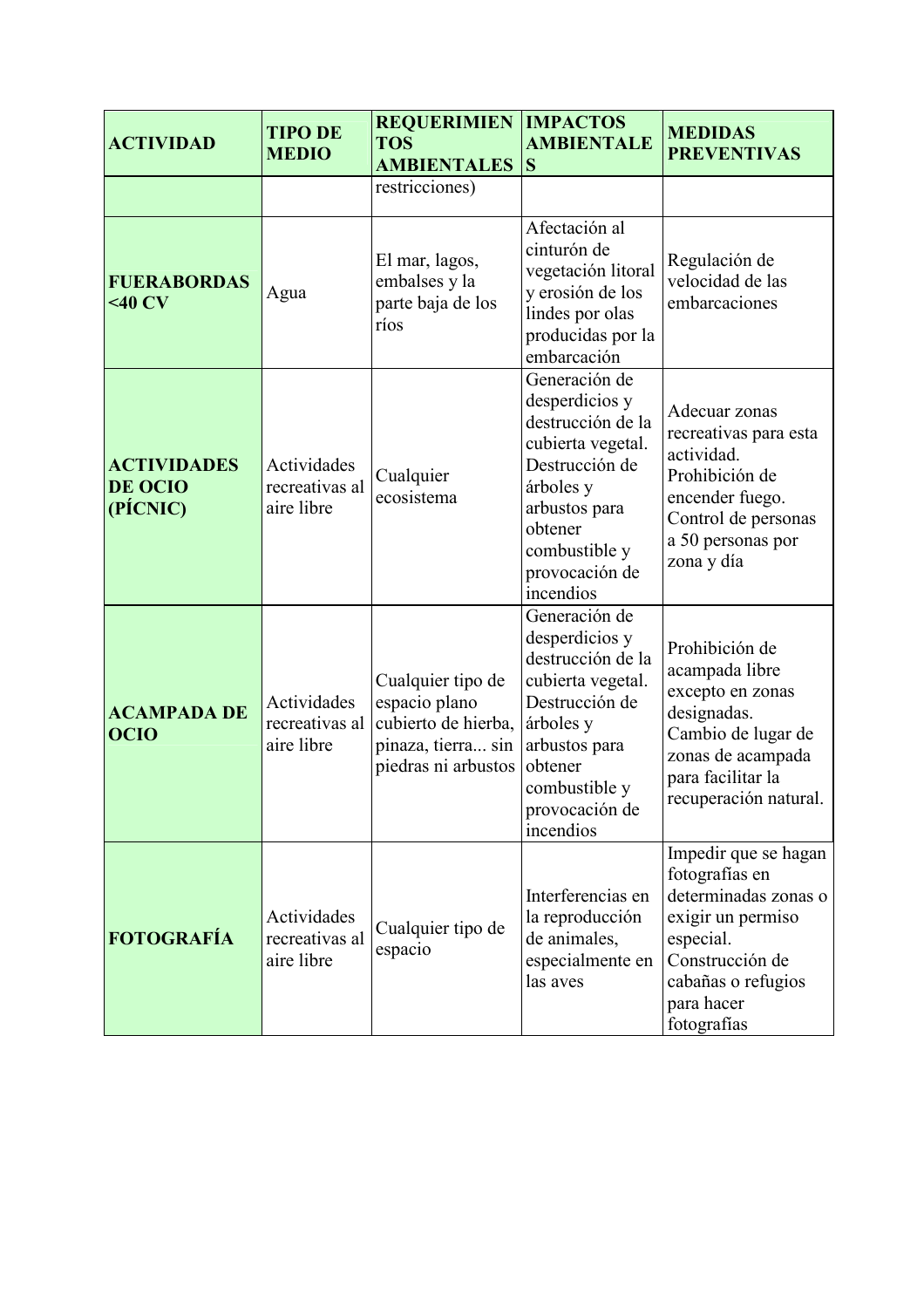| <b>ACTIVIDAD</b>                                              | <b>TIPO DE</b><br><b>MEDIO</b>              | <b>REQUERIMIEN   IMPACTOS</b><br><b>TOS</b><br><b>AMBIENTALES</b>                                                                                                                                                                                                                                         | <b>AMBIENTALE</b><br>S                                                                                                                                                                | <b>MEDIDAS</b><br><b>PREVENTIVAS</b>                                                                              |
|---------------------------------------------------------------|---------------------------------------------|-----------------------------------------------------------------------------------------------------------------------------------------------------------------------------------------------------------------------------------------------------------------------------------------------------------|---------------------------------------------------------------------------------------------------------------------------------------------------------------------------------------|-------------------------------------------------------------------------------------------------------------------|
| <b>OBSERVACIÓN</b><br><b>DE ANIMALES</b>                      | Actividades<br>recreativas al<br>aire libre | Cualquier tipo de<br>ambiente y<br>ecosistema:<br>- Ciénagas,<br>lagunas y deltas<br>- Acantilados,<br>acantilados<br>marinos y otras<br>paredes verticales<br>- Montañas<br>medianas o altas<br>- Bosques<br>- Prados alpinos<br>- Puntos de crestas<br>de montañas<br>situados bajo vías<br>migratorias | Molestias a<br>animales                                                                                                                                                               | Dirección de una<br>persona experta.<br>Construcción de<br>escondites en puntos<br>determinados                   |
| <b>RECOLECCIÓN</b><br><b>DE SETAS</b>                         | Actividades<br>recreativas al<br>aire libre | Cualquier<br>ecosistema que<br>produzca setas,<br>generalmente<br>bosques de pinos<br>de montaña media<br>y alta                                                                                                                                                                                          | Molestias en la<br>fauna y<br>levantamiento de<br>hojarasca                                                                                                                           | Regulación del<br>número de<br>recolectores o<br>exigencia de un<br>carné o licencia                              |
| <b>RECOLECCIÓN</b><br><b>DE PRODUCTOS</b><br><b>NATURALES</b> | Actividades<br>recreativas al<br>aire libre | Todo tipo de<br>espacios                                                                                                                                                                                                                                                                                  | Exterminio de<br>especies<br>recolectadas                                                                                                                                             | Regulación legal de<br>la recolección de<br>especies sensibles o<br>sometidas a<br>recolección masiva             |
| <b>ESQUÍ ALPINO</b>                                           | Deportes con<br>equipamient<br><b>OS</b>    | Areas con<br>presencia de nieve<br>y pendientes entre<br>el 1-30%                                                                                                                                                                                                                                         | Impacto<br>producido por la<br>implantación de<br>la estación de<br>esquí y sus<br>edificios<br>auxiliares según<br>su método de<br>construcción y<br>características del<br>proyecto | Estudio de impacto<br>ambiental de la<br>implantación de la<br>estación de esquí y<br>los edificios<br>auxiliares |
| <b>GOLF</b>                                                   | Deportes con<br>equipamient<br><b>OS</b>    | Superficie entre<br>30-50 ha, más o<br>menos plana, con<br>suelos orgánicos y<br>agua                                                                                                                                                                                                                     | Transformación<br>del ecosistema                                                                                                                                                      | Evaluación de<br>impacto ambiental y<br>control de herbicidas                                                     |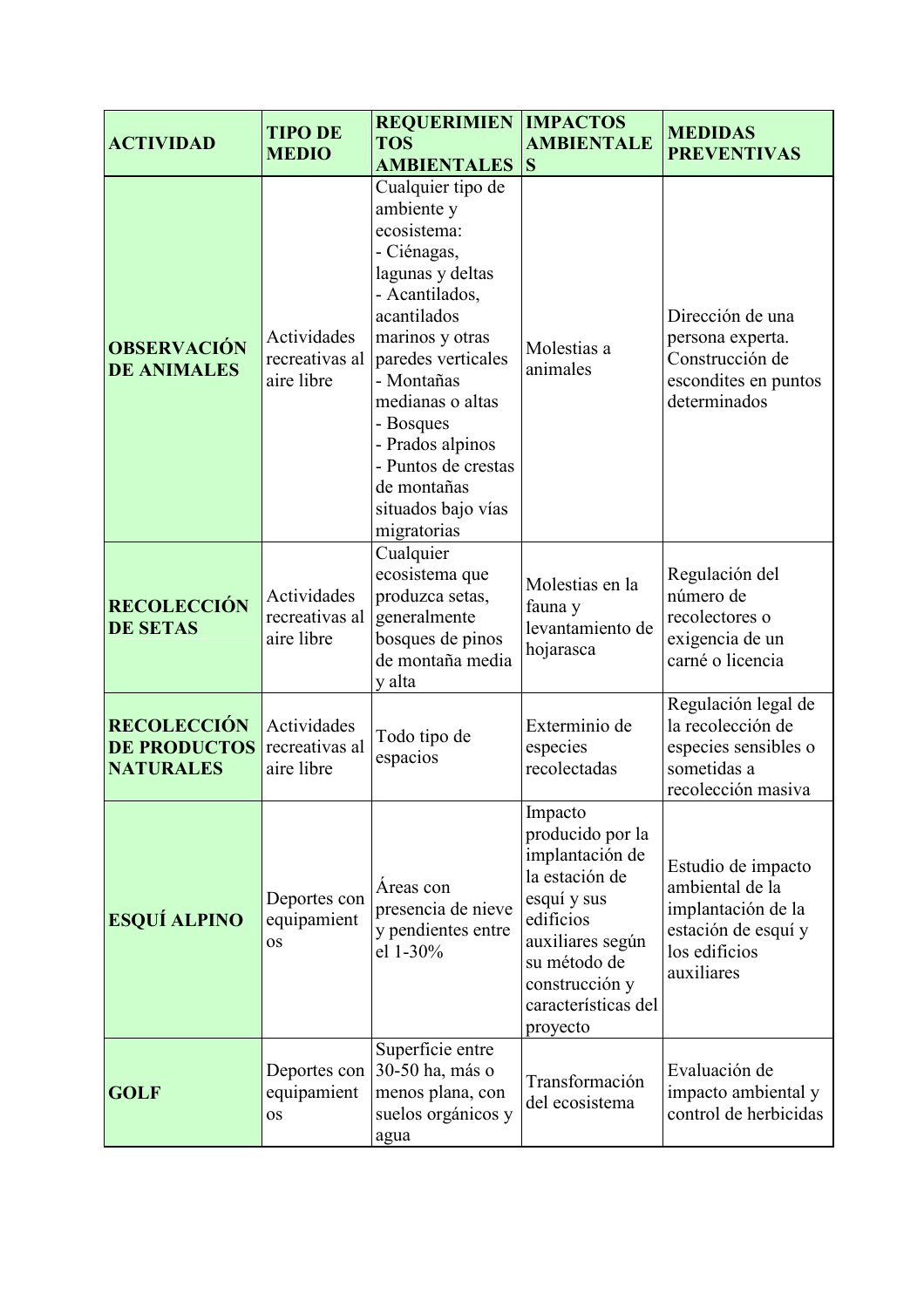| <b>ACTIVIDAD</b>        | <b>TIPO DE</b><br><b>MEDIO</b>                       | <b>REQUERIMIEN   IMPACTOS</b><br><b>TOS</b><br><b>AMBIENTALES</b>                                                        | <b>AMBIENTALE</b><br><b>S</b>                                                                                                                                                                                                                   | <b>MEDIDAS</b><br><b>PREVENTIVAS</b>                                                                                                                                                                              |
|-------------------------|------------------------------------------------------|--------------------------------------------------------------------------------------------------------------------------|-------------------------------------------------------------------------------------------------------------------------------------------------------------------------------------------------------------------------------------------------|-------------------------------------------------------------------------------------------------------------------------------------------------------------------------------------------------------------------|
| <b>ULTRALIGERO</b><br>S | Deportes con<br>equipamient<br><b>OS</b>             | Cualquier<br>superficie plana de<br>tierra o hierba<br>protegida de<br>vientos<br>dominantes fuertes<br>y sin obstáculos | Ruido del<br>ultraligero y<br>impacto visual<br>del hangar                                                                                                                                                                                      |                                                                                                                                                                                                                   |
| <b>VELA PESADA</b>      | Deportes con El mar. Son<br>equipamient<br><b>OS</b> | necesarios puertos<br>artificiales.                                                                                      | Vertido de<br>residuos.<br>Impacto sobre la<br>vegetación al<br>anclar<br>embarcaciones.<br>Modificación de<br>las dinámicas de<br>la arena,<br>alterando su flujo<br>y deposición con<br>la implantación<br>de nuevos<br>puertos<br>deportivos | Educación de<br>propietarios y<br>campañas de<br>sensibilización.<br>Instalación de boyas<br>fijas de amarraje.<br>Estudio de impacto<br>ambiental antes de la<br>implantación de un<br>nuevo puerto<br>deportivo |

#### 3 Actuaciones de las Federaciones

Algunos de los deportes de naturaleza requieren de infraestructuras costosas y de elevado impacto ambiental, tal es el caso de algunas modalidades de deportes de invierno. En la actualidad en casi todos los países la nueva construcción de estas instalaciones o la ampliación de las ya existentes requieren de licencia sometida a evaluación de impacto ambiental, lo que supone una garantía de racionalidad en su realización. Menos regulado son los aspectos relacionados con la adecuada administración de estas instalaciones. Aquí la atención debe centrarse especialmente en dos aspectos, a saber, el control sobre los consumos, especialmente de agua y de energía y la minimización y adecuada gestión de los desechos.

Un aspecto más importante es el relacionado con los comportamientos de los deportistas. Los deportes de naturaleza se practican muchas veces en soledad o entre amigos y, por tanto, faltos del control social que supone la presencia de la colectividad. Lo único que guía su actuación es su propia conciencia, por ello la cultura ambiental de estos deportistas es tan importante. Las Federaciones deben liderar este esfuerzo, estableciendo reglas de comportamiento a sus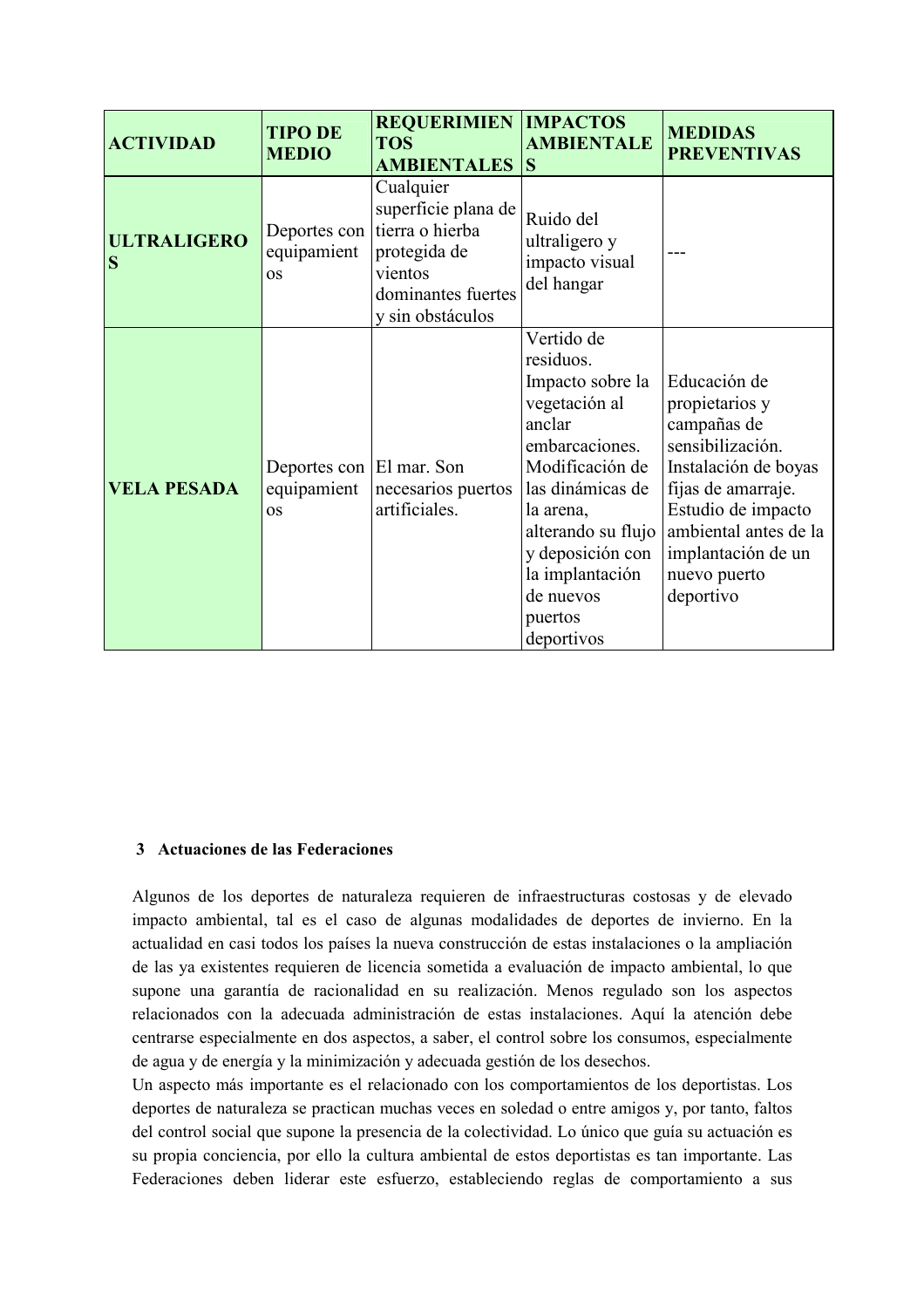asociados respetuosos con el medio y, sobre todo, dando ejemplo. El mensaje debe ser que el que realmente es una buena deportista cuida de su entorno y es responsable de sus actos, los que así no actúen, son unos advenedizos que nada tienen que ver con el deporte. Por otra parte las campañas de información y concienciación son absolutamente imprescindibles ya que aquí como en muchos otros campos, la vida de la represión es muy poco eficaz.

En este campo los aspectos a tener en cuenta son, esencialmente, tres. En primer lugar las instalaciones en aquellos deportes que lo requieran; en segundo lugar, las pautas de comportamiento de los practicantes y, en tercer lugar, los limites que el Derecho puede imponer a ciertas prácticas.

Las diversas federaciones deportivas españolas no son un claro ejemplo a imitar.

En la mayoría de los estatutos de las mismas no se recoge ningún concepto sobre el medio ambiente, pero si en algunas de las normativas internacionales.

#### 4 Las actividades deportivas dentro de una política de desarrollo rural

La creciente demanda para realizar actividades deportivas en el medio natural que prefiere experiencias nuevas y originales y si es posible busca que tengan cabida en lugares de alta calificación paisajística. La demanda busca oferta y si no la encuentra improvisa.

Actualmente el medio rural y de montaña, en el que tienen lugar la mayor parte de las actividades deportivas a las que nos referimos, se hallan inmersos en un proceso de transformaciones profundas, debidas, en gran parte, a la crisis de los sectores agrícola, ganadero v forestal.

Por tanto, es necesario encontrar el punto de coincidencia optimo entre la demanda y la oferta con vistas a conseguir que todas las partes salgan beneficiadas: los deportistas (tanto los que practican el deporte como los que podrían practicarlo), la población local y el medio físico y natural.

Durante años la práctica de deportes al aire libre y deportes de aventura se ha realizado en forma más o menos espontánea en la mayoría de los casos, sin que haya una planificación y una organización previas de la oferta necesaria para la canalización de la demanda.

Esto ha tenido como consecuencia que a menudo estos deportes se implanten no en los lugares más adecuados, sino en aquellos en que, por la causa que sea, se concentran los deportistas, sin que haya razones que respondan a la mayor capacidad del territorio para acoger el nuevo uso ni a la existencia de equipamientos ni a las necesidades de los municipios, ni de las poblaciones locales.

También se constata que la concreción de una oferta turística que integre los deportes que se desarrollan en el medio natural pueden ofrecer muchas ventajas: pueden revalorarse un patrimonio arquitectónico sin deteriorarlo, pueden valorarse unas producciones agrícolas y artesanales, se puede revalorar un patrimonio natural, pueden aumentarse las posibilidades de ocupación laboral e incrementar, en definitiva, la renta de las familias. Todo ello en el marco de lo que se denomina desarrollo rural integrado, sobre la base de la pluriactividad.

Para que estas experiencias prosperen los municipios deben tomar conciencia de sus propias potencialidades y es necesario, también, que las diferentes instancias de la Administración, empezando por la local, sean sensibles y sepan canalizar las inquietudes e iniciativas que surjan en su colectividad, utilizando adecuadamente los recursos económicos y técnicos disponibles.

Es necesario que, tanto los responsables de las diferentes administraciones, como las entidades, las asociaciones, y las federaciones deportivas se planteen la necesidad de determinar un modelo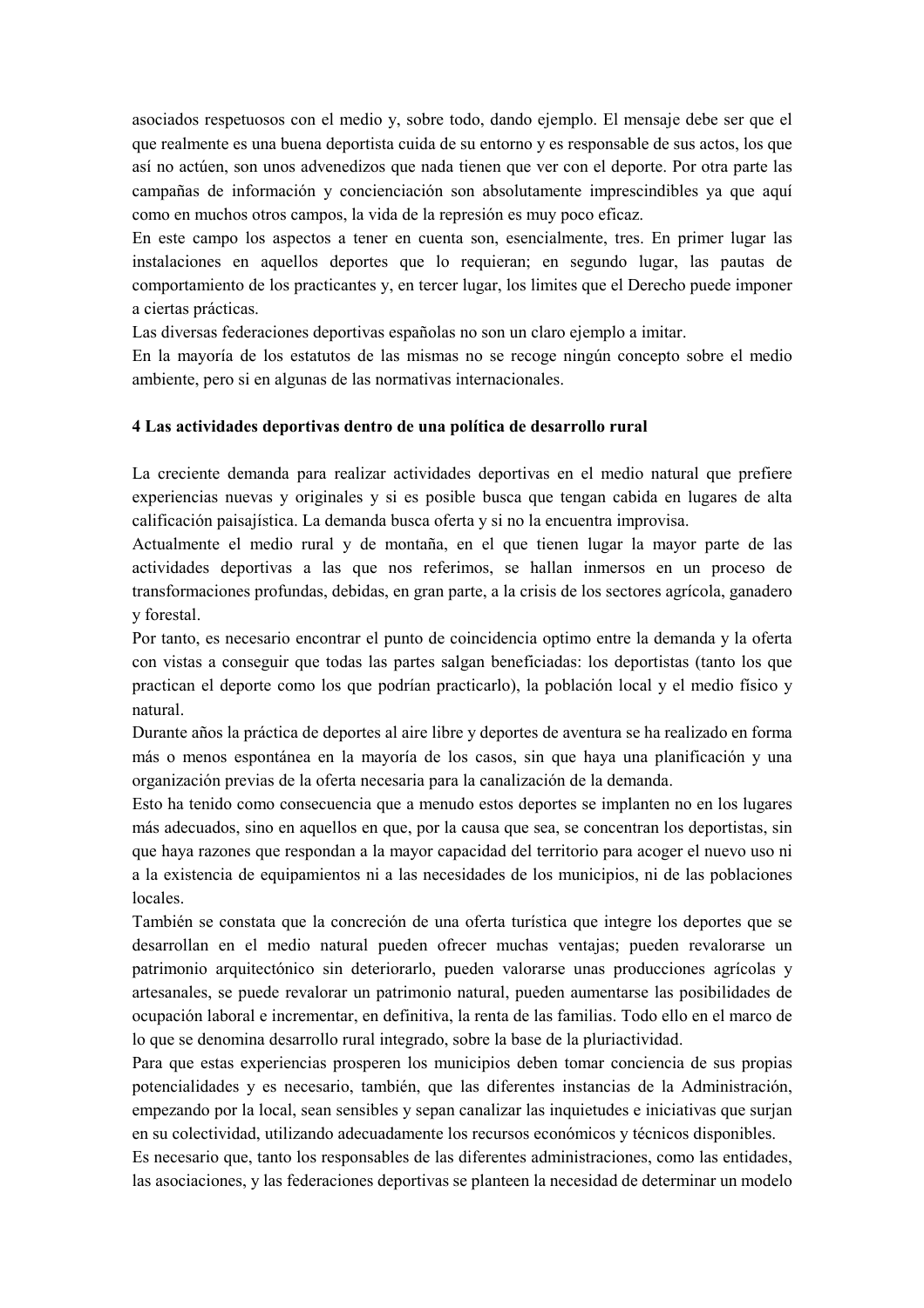de fomento de las actividades deportivas adaptado a las especificidades y las potencialidades de cada municipio o comarca. Las propuestas iniciales deben ser ampliamente debatidas para que el modelo que finalmente se adopte cuente con el consenso más amplio posible.

El desarrollo turístico y deportivo de una zona debe tener en cuenta el paisaje, los sistemas naturales y la vida social. Y debe ser respetuoso con todas estas realidades.

Los habitantes deben, necesariamente, participar activamente en la determinación de los usos que se quieren potenciar, ya que deberán ser ellos mismos los que se hagan cargo de la promoción y la gestión del territorio con la incorporación de las nuevas actividades.

En cualquier caso, los responsables de la Administración deben ser sensibles a las inquietudes y las potencialidades de sus municipios y aportar los marcos normativos adecuados y los recursos económicos, técnicos y de gestión necesarios para que las iniciativas puedan prosperar.

#### 5 El impacto socio-económico

Las comarcas leridanas lideran en el estado español la oferta de los denominados deportes de aventura. Disponen de mas de un centenar de empresas que desarrollan mas de una cincuentena de actividades diferentes en el medio natural, desde las más arriesgadas a las mas tranquilas, y actas para todo tipo de familias.

Hemos de recordar que estas actividades se iniciaron al final de la década de los ochenta en las aguas de los ríos Noguera Pallaresa y Noguera Ribagorzana o también extendidas al Segre y la Garona, de estas actividades el rafting sigue siendo la que recibe mayor demanda, sin olvidar los de aguas bravas en piraguas o el mas técnico descenso de barrancos.

El trekking o excursionismo, principalmente consistente en efectuar diversas travesías por el Pirineo esta batiendo records, la publicación de algunos de recorridos en revista de ámbito internacional esta comportando reservas de hospedaje a muchos meses vista.La denominada Carros de foc es entre ellas la de mas prestigio

Las casas rurales también se están especializando en dar una serie de actividades complementarias al hospedaje y manutención como son itinerarios a caballo, senderismo, en bicicleta entre otros.

También cabe destacar las actividades aéreas, parapente, ala delta que se han consolidado en la zona de Ager y siendo un referente deportivo a nivel mundial.

A si esta oferta turística ligada a los deportes en el medio natural, denominados también de aventura, da trabajo de forma directa a mas de 1500.

En esta última semana santa se han tenido aproximadamente un millón de contrataciones de servicios en los esmentados deportes, relacionados con actividades en agua, de aire y de tierra, lo que ha supuesto mas de 90 millones de euros.

Esta cifra que puede parecer escasa (solo es en S. Sta.) representa el 11% de los 800 millones que genera el turismo en las tierras de Lérida o se el 14% del PIB. Y lo más importante la fijación de una población, en una zona que se caracterizaba por su inmigración, principalmente jóvenes

## **6 Los grandes eventos Deportivos**

Los grandes eventos Deportivos, no solo los juegos olímpicos, pueden tener importantes efectos sobre el medio ambiente en que se realizan. En estos casos lo que puede producir impactos ambientales no es la propia práctica del deporte, ni dependen sus efectos del comportamiento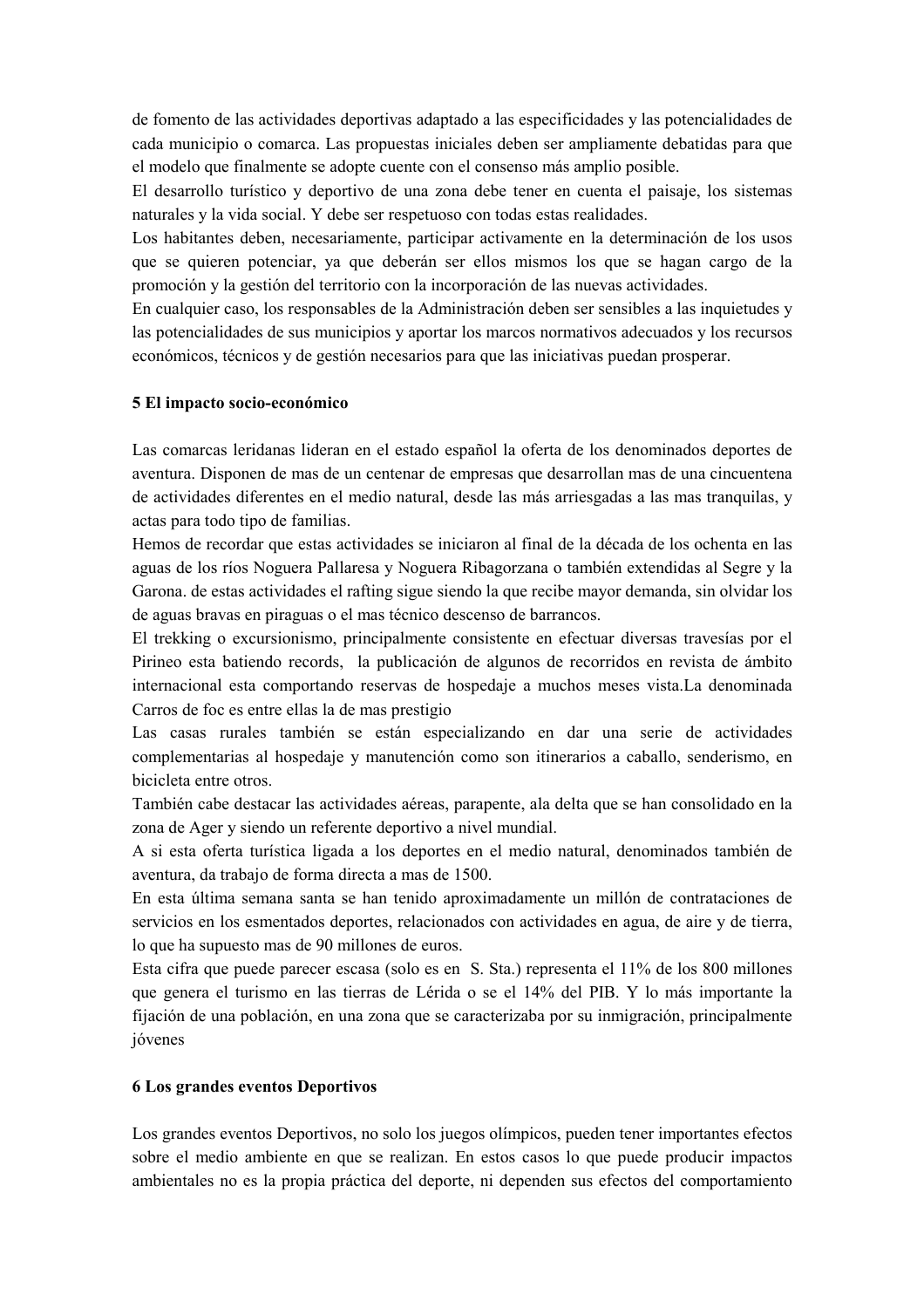personal de los deportistas, por lo tanto las estrategia debe ser otro. Lo sustancial aquí es gestionar bien todo aquello que rodea al hecho deportivo y no éste en sí mismo. El problema consiste en la acumulación súbita de gran número de personas que puede desestabilizar los métodos de gestión de recursos de cualquier ciudad.

El desarrollo de las competiciones deportivas, la construcción y gestión de las instalaciones deportivas, las industrias y empresas de suministros deportivos, etcétera, son actividades que necesariamente son responsables de consumos energéticos, de consumo de agua, de utilización del territorio, generación de residuos, emisiones,..., que deben tomar la parte de responsabilidad que le corresponde y poner los medios para su adecuada gestión, como ya lo hacen otros sectores.

Los mayores problemas se presentan en los siguientes campos:

- $\bullet$ Transportes
- Demandas de agua y energía  $\bullet$
- Gestión de residuos (sólidos y líquidos)  $\bullet$
- Riesgos para el patrimonio  $\bullet$
- $\bullet$ Las instalaciones (estas las trataremos de forma especial)

Cada día más las instalaciones deportivas son uno de los equipamientos públicos más numerosos por lo que, aunque únicamente fuera desde el punto de vista cuantitativo, tendrían importancia. Pero, además, estos equipamientos generan una gran actividad en su entorno y pueden concitar a gran número de personas.

El conocimiento de la sostenibilidad urbana en todas sus formas, ambiental, económica, social y emocional es imprescindible para resolver los problemas que presentan las ciudades contemporáneas. Entenderla como un concepto operativo de la dinámica urbana ayuda a prevenir o detectar rápidamente sus disfunciones. Fruto de una visión holística, el diseño de la cuidad sostenible es una expresión plástica de su entorno natural. Flexible, diversificada, especializada y compenetrada a la vez, como un organismo vivo, la urbe del futuro busca nueva identidad, "cuidad reciclable", "cuidad red", "ciudad ruralizada",...

La practica del deporte afecta directamente al territorio, movilidad, estilo y calidad de vida. Sincronizada con la capacidad y el ritmo natural de su entorno, la actividad deportiva es un instrumento para el ocio y el deporte pueden tener un papel estructurante en la planificación de una red continua de espacios naturales, tejido conjuntivo de la ciudad sostenible. En estas condiciones, en vez de simple consumidor, cada área deportiva se convierte en generador de esos espacios, moldeando el paisaje y el microclima.

Varios aspectos, en correlación dinámica entre ellos, definen la instalación deportiva sostenible. objeto de un obligado estudio de viabilidad realizado por equipos multidisciplinarios.

La evolución conceptual en el diseño y función urbana de las instalaciones deportivas es enorme. Ya no se conciben aisladamente sino como parte integrante de los cada día más amplios espacios lúdicos y de ocio de las ciudades. Estamos asistiendo a la emergencia de una nueva generación de este tipo de equipamiento en los que los aspectos ambientales tienen gran importancia. El cuidado en los consumos de energía, a través de la arquitectura bioclimatica, o la utilización de nuevos materiales, procedentes del reciclado, unido a la planificación de tráfico que se genera en su entorno y al uso de nuevas tecnologías, presidirán estas nuevas "catedrales" del siglo XXI.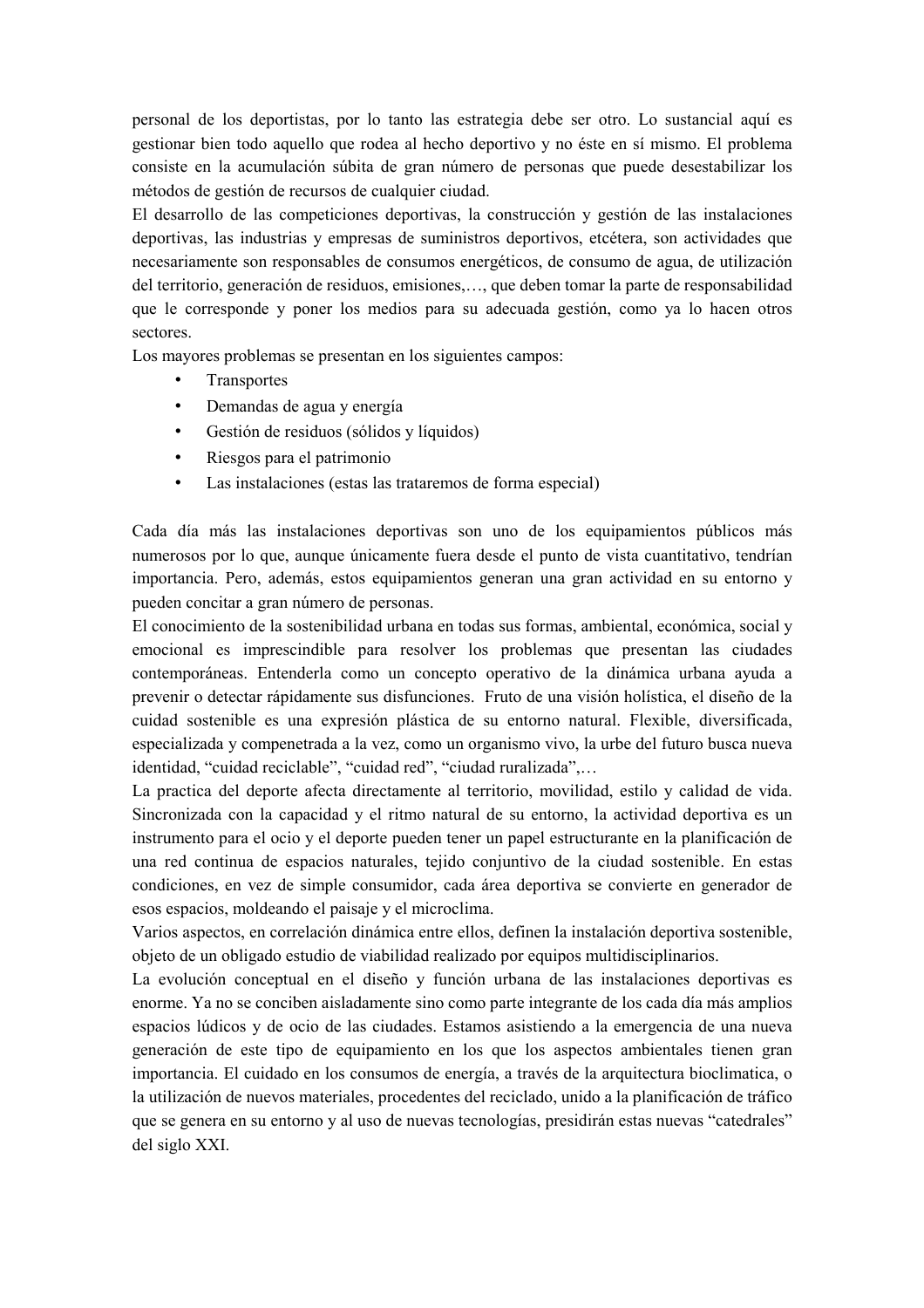#### 7 Propuestas de acción

Es trataría de una serie de acciones en caminadas al fomento de medidas medio-ambientales para el desarrollo de los eventos deportivos dando en el medio natural como en instalaciones, implicando a los principales estamentos del deporte del estado.

Realización consensuada de la agenda 21 del Deporte en España

Promover la integración de políticas sostenibles en las leyes y planes específicos

Desarrollar programas de sensibilización y educación ambiental en los cursos

Fomentar la investigación y constitución de grupos de trabajo y de expertos, que profundicen en el conocimiento en las medidas sostenibles.

Desarrollar un manual de buenas practica deportivas para cada una de las especialidades.

Creación de una oficina para la difusión de todas aquellas practicas e iniciativas.

Promoción e implantación de sistema de gestión ambiental en las empresa de servicio i en los acontecimientos deportivos.

Estudio para el desarrollo y promoción de materiales ecológicos

Fomentar la oficina verde con el fin de reutilizar, reciclar, reducir el material deportivo i administrativo

#### **8 Conclusiones**

Las cada día más evidentes relaciones entre deporte, medio ambiente y su repercusión socioeconómica (turismo), requieren el establecimiento de cauces de reflexión común entre expertos provenientes de todos los campos. El deporte no solo tiene unas claras y abiertas implicaciones hacia el medio ambiente, tanto en lo relativo a la construcción y manejo de las infraestructuras e instalaciones, como en la adecuada gestión de los acontecimientos deportivos que, en muchas ocasiones, afectan a grandes masas de público, sino implicaciones más sutiles, pero no menos importantes, como son las que tienen que ver con los aspectos éticos, o las importantes consecuencias socioeconómicas.

La importancia social y económica del binomio deporte y naturaleza, y el equilibrio que debe existir entre ambas exigen, por tanto, acciones como las emprendidas por el C.I.O. en colaboración con el Programa de Naciones Unidas por el Medio Ambiente.

Hoy día el deporte, por su dimensión social y el medio ambiente, por su trascendencia y repercusión mundial, han de servir para edificar una sociedad pacífica y responsable de preservar nuestra tierra, para el presente y el futuro.

Los organizadores, técnicos, dirigentes y deportistas tenemos una gran oportunidad de sensibilizar a los ciudadanos, la gran responsabilidad de mantener nuestro entorno, como mínimo igual que lo encontramos, y sino mejor. Los responsables del deporte deben establecer actuaciones significativas en esta línea, mediante una adecuada planificación de instalaciones y actividades deportivas, de una correcta utilización medioambiental de la práctica deportiva y de la regulación oportuna de dicha práctica, de forma que el deporte pueda realizarse en equilibrio sostenido, en armonía con ciertos criterios medioambientales y contribuyendo a la protección de la naturaleza. Todos estos razonamientos han sido, y deben seguir siendo, argumentos más que poderosos para que las instituciones responsables del deporte del medio ambiente y del turismo de naturaleza, desarrollen las actuaciones adecuadas para compatibilizar los intereses de todos los sectores.